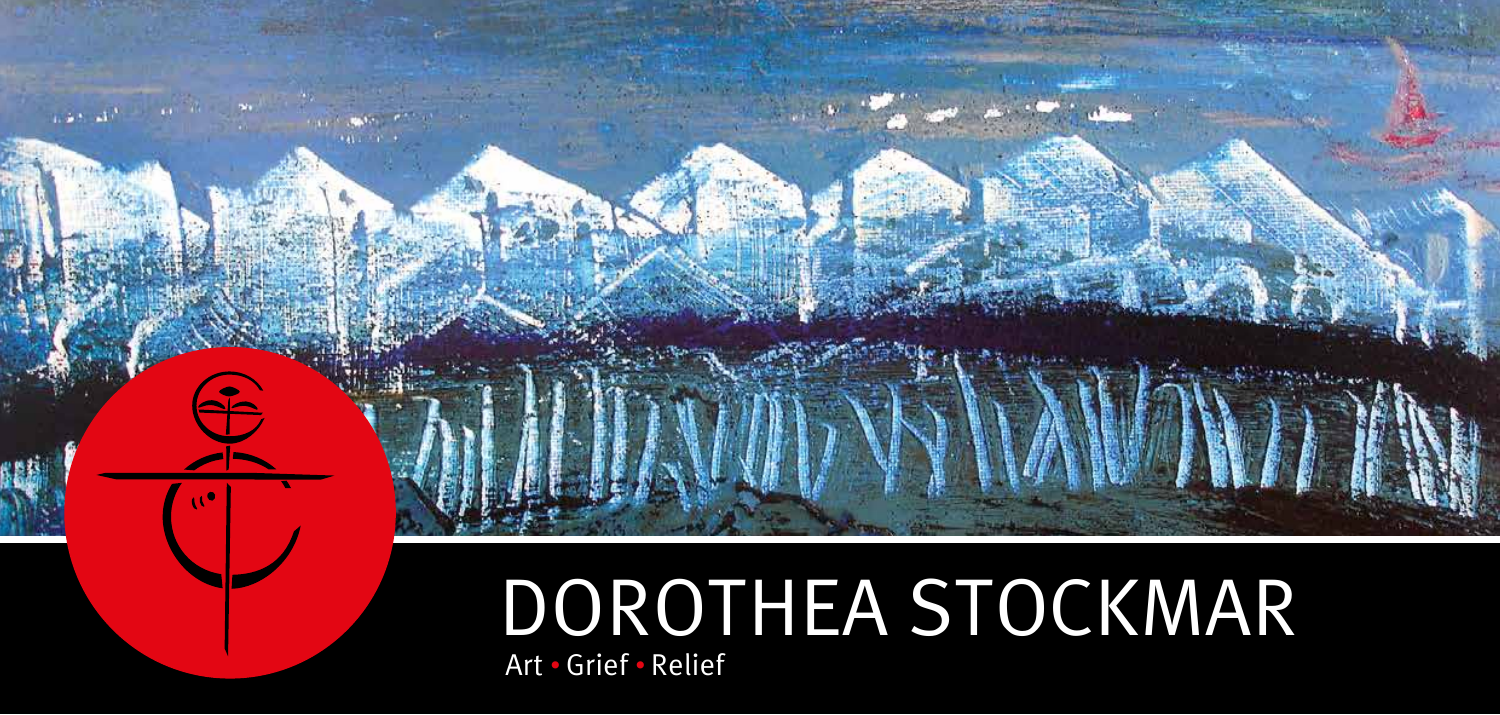#### DOROTHEA STOCKMAR About



• German writer and painter living in Celle and Berlin

- death and grief counsellor focusing on symbolic-creative impulses for healing grief
- trained in the field of Art Therapy
- many years of experience in the hospice movement
- internship at a Buddhist hospice in Japan
- seminars on subjects such as: "When Symbols of Grief turn into Symbols of Hope", "The Wheel of Mourning – From Grief to Relief"
- processed personal grief after youngest child's sudden death by painting and writing: "Like a wave from another shore – After-Death Communication between Art and Psychotherapy" (co-author: J. Grodhues)
- since 2005 exhibitions and mixed media installations in Germany and Great Britain in churches, monasteries, galleries, offices, public spaces, titles such as:
- "Art here too", "Art comes, Art goes Art connects", "And the Sky was blue", "Great wide World inside", "In another Light", "Along the Way"
- documentation of exhibitions under "Paintings in motion  $1 + 2$ "

#### For further information: www.stockmar-kunst.de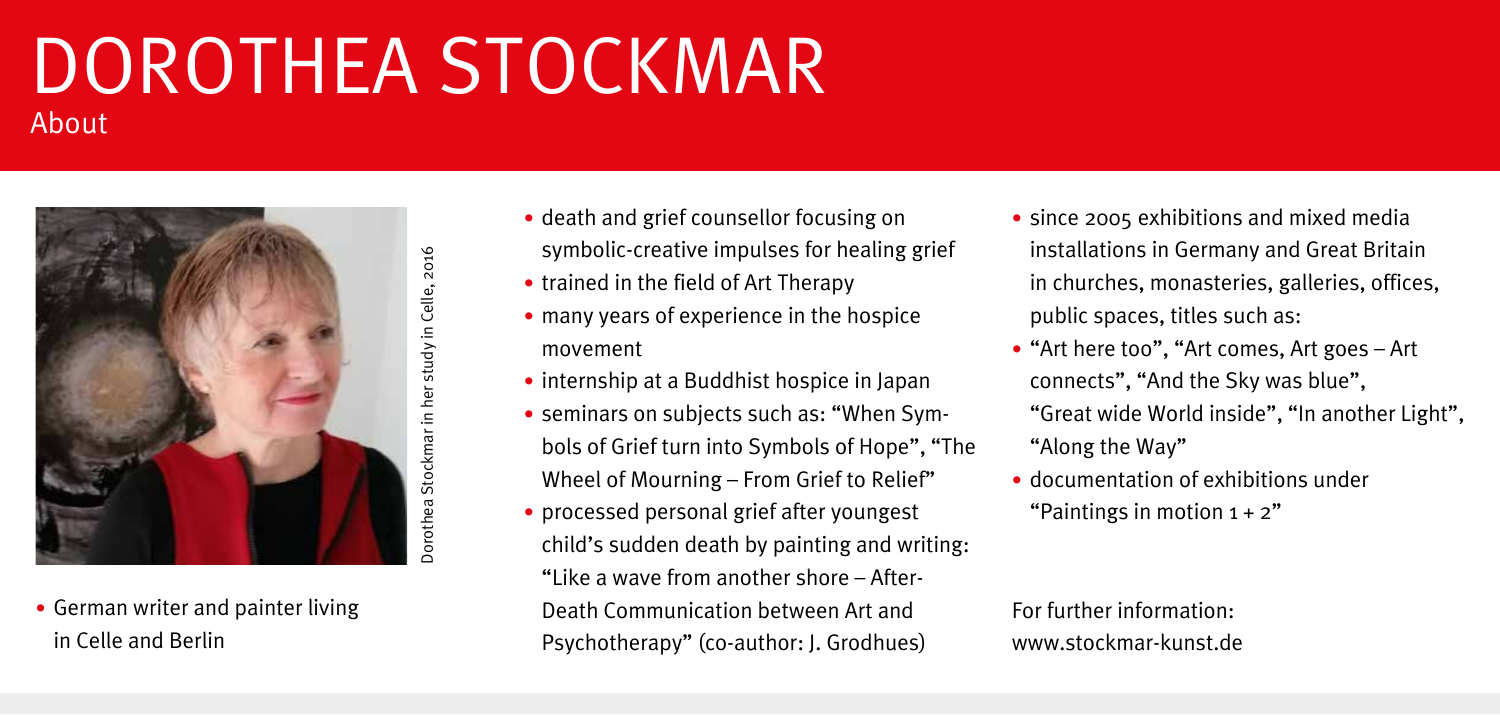### "ART is like a bird. You let it fly without knowing which window, which door it might declare open"



When I paint I feel like going on a journey. While travelling I have to overcome borders between mind and stomach, between consciousness and sub-consciousness. In different cycles I want to reach people beyond words, through verbal images, signs and symbols.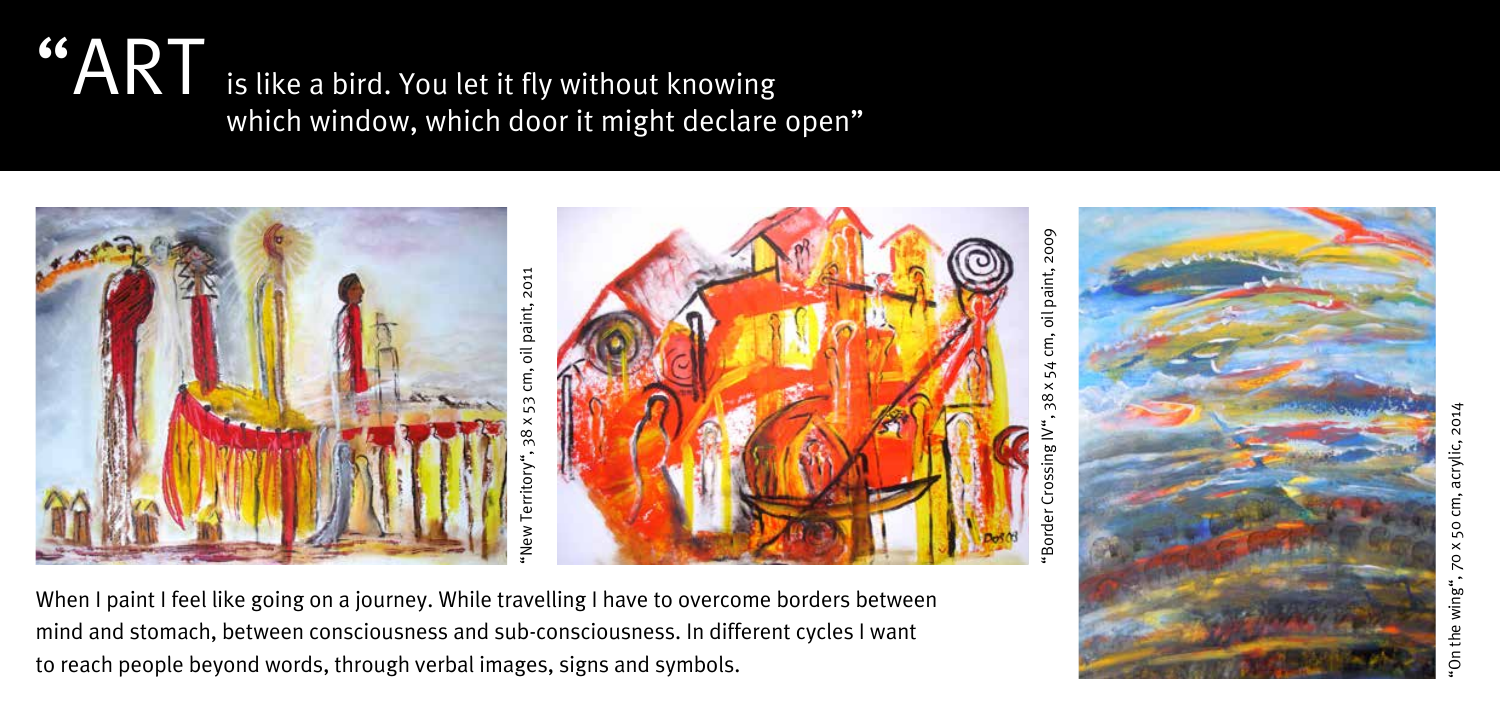#### $``\overline{\sf MOLRNING}$  is offered time. Looked after by others who understand truly what a person mourning says when he remains in silence."



As somebody experiencing a loss, a person mourning will try to follow the trail of the missing. I want to encourage the bereaved to find their own expressions for loss, so that they might realise what they have to bear, and by what they might feel supported.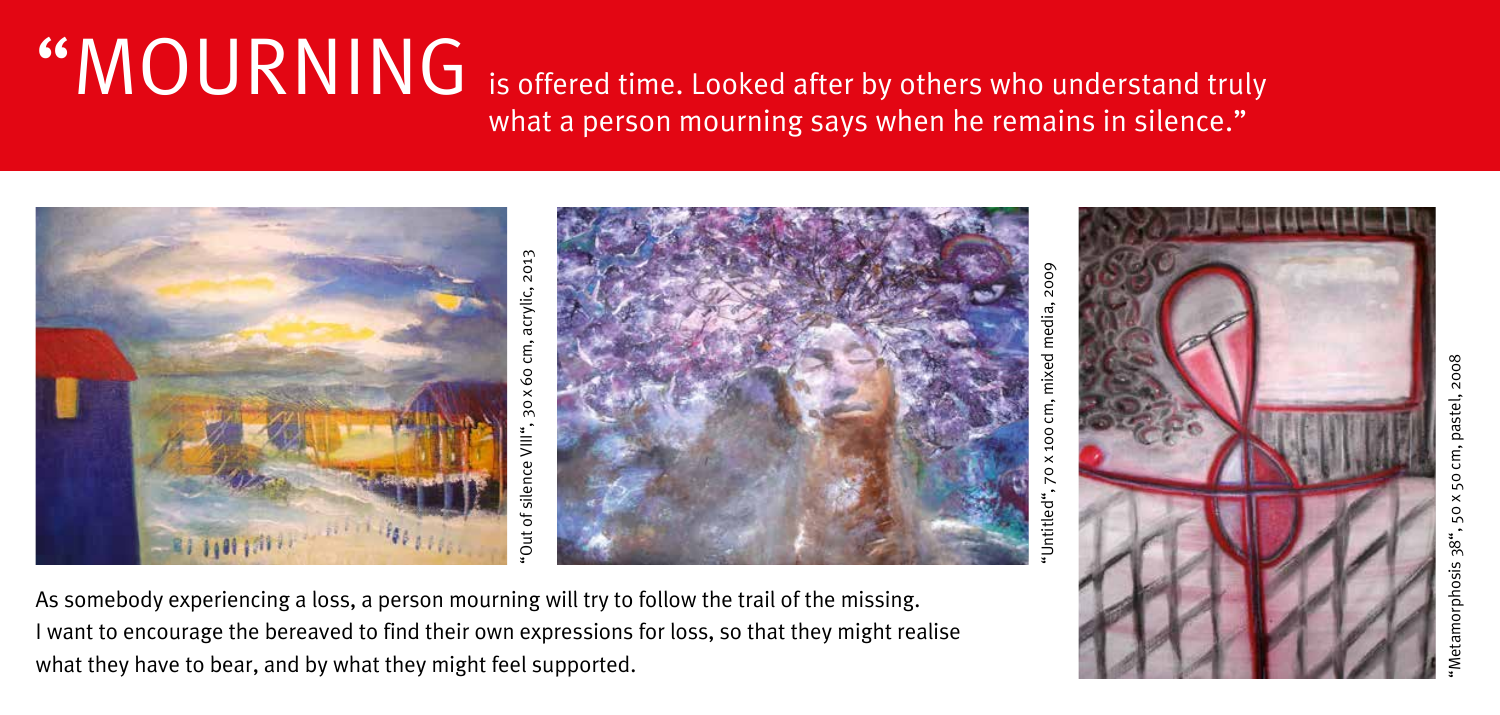### **"CIVING** is like flying doors open. Doors which are not always easy to be opened, but pave the way to new spaces."





2010 "Place of parting", 20 x 20 cm, oil paint, 2010paint,  $\overline{5}$ 20 cm,  $\times$  $\overline{0}$ parting",  $\mathsf{b}$ place



For mourning people their own four walls can easily convert into a site of sorrow, a "mourning house". However, it also could act as an inner sanctuary, in which loss develops into gratitude, loneliness enters deep silence, and anger creates new interest in life.